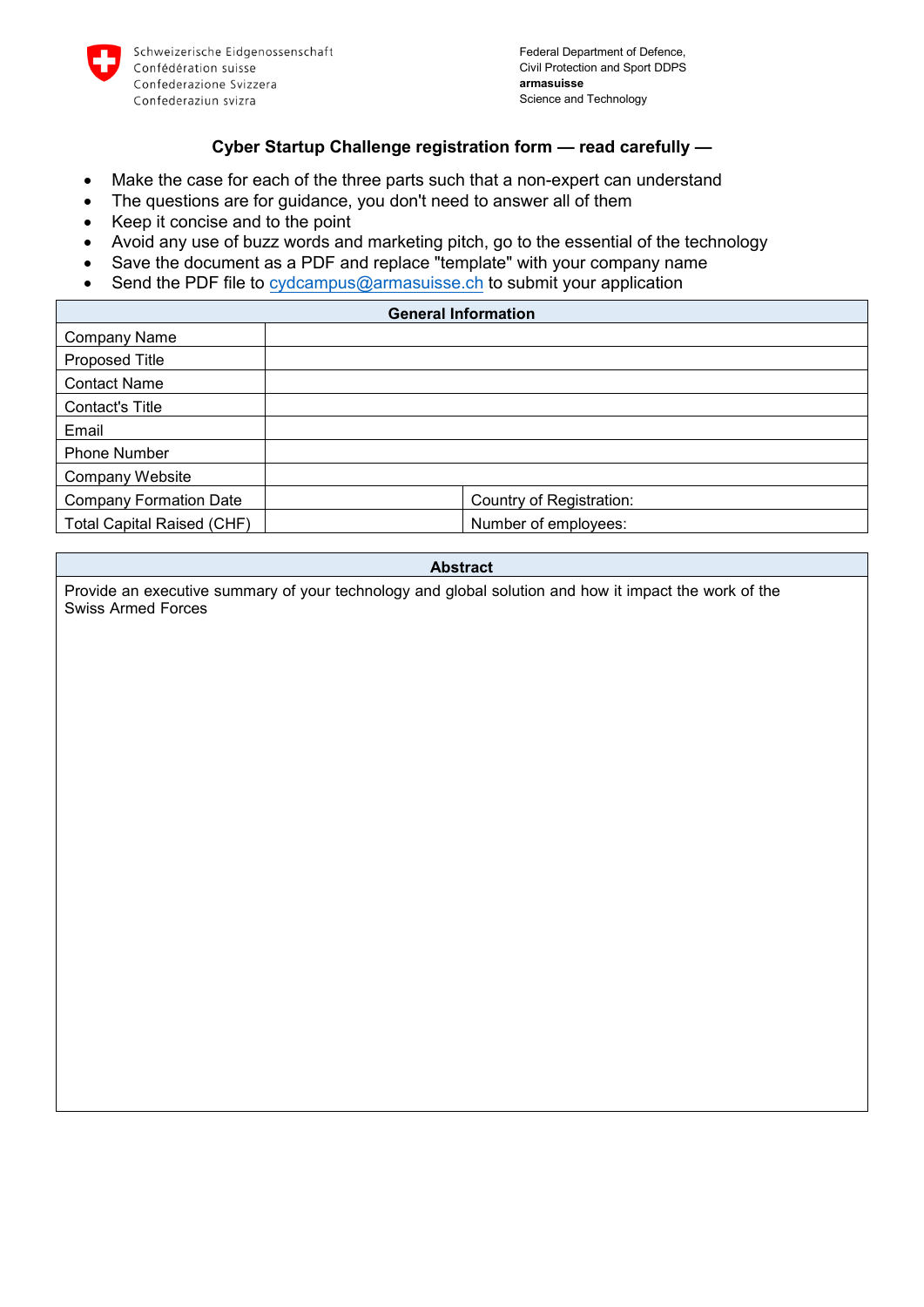## **Part 1 Technology Concept Viability**

Describe your technology and, if relevant, point to foundational technologies used in your solution and convince the reader that your solution is feasible in an operational context.

### **Part 2 Innovation factor and impact for the Swiss Armed Forces**

Describe how your solution could have an impact on network discovery and security of IoT devices. Why is your solution superior to competing products and what is specific about your technology? Which alternative technologies exist, and can you make the case that your solution is superior to the state-of-the-art?